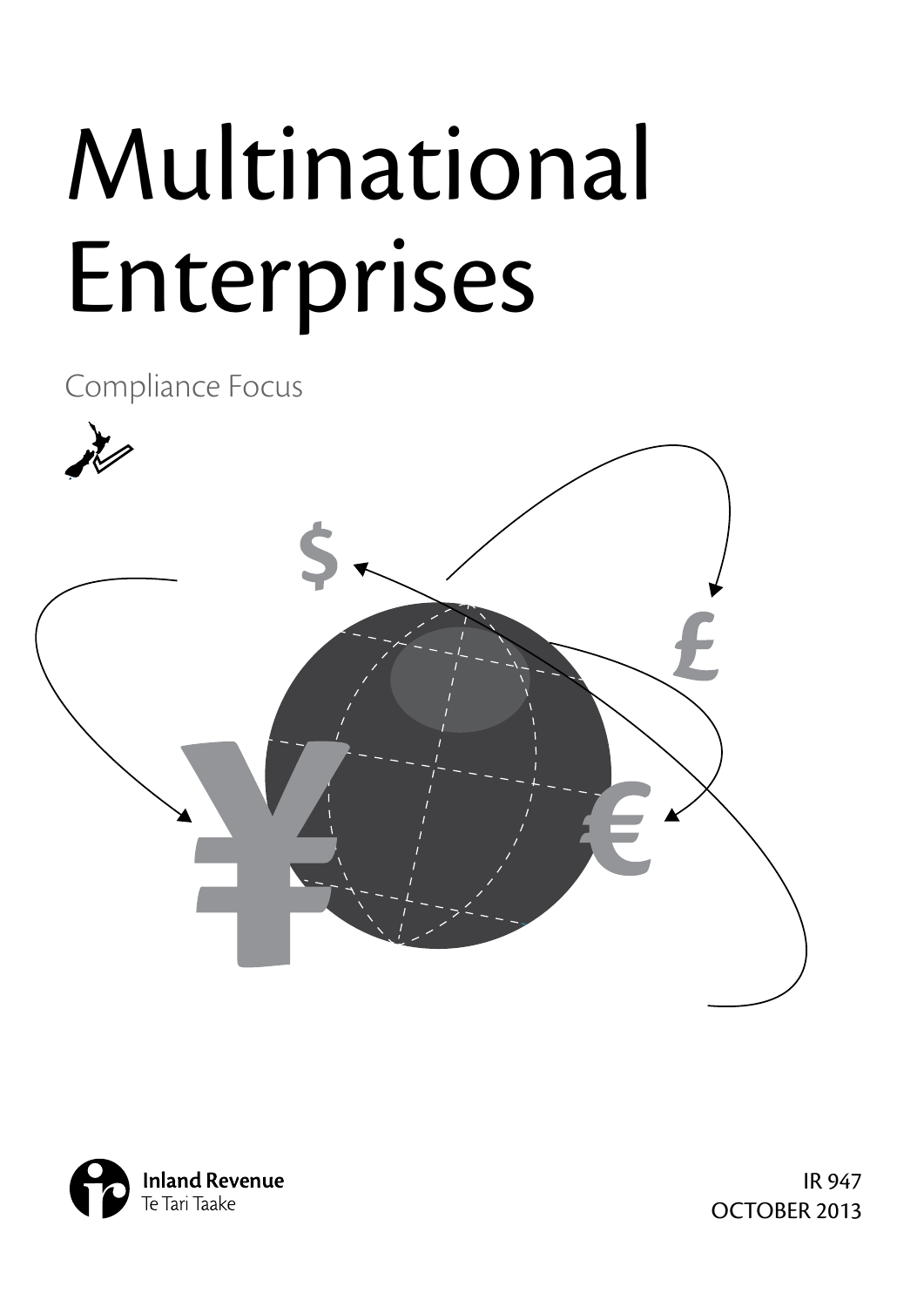# Multinational Enterprises

## Compliance Focus

| Contributing to New Zealand                                                                                                                                                                                                                                                                                 | Page         |
|-------------------------------------------------------------------------------------------------------------------------------------------------------------------------------------------------------------------------------------------------------------------------------------------------------------|--------------|
| What your taxes pay for                                                                                                                                                                                                                                                                                     | Page         |
| How we manage multinationals' compliance                                                                                                                                                                                                                                                                    | Page         |
| The familiar red flags<br>Tax avoidance - our interpretation statement                                                                                                                                                                                                                                      | Page         |
| International financing arrangements                                                                                                                                                                                                                                                                        | Page         |
| Transfer pricing<br>Transfer pricing and New Zealand exporters                                                                                                                                                                                                                                              | Page         |
| Controlled foreign companies                                                                                                                                                                                                                                                                                | Page (       |
| The OECD base erosion and profit shifting (BEPS) project                                                                                                                                                                                                                                                    | Page (       |
| International disputes - the mutual agreement procedure                                                                                                                                                                                                                                                     | Page (       |
| Addressing common GST risk areas                                                                                                                                                                                                                                                                            | Page         |
| When the people you pay are not New Zealand tax residents                                                                                                                                                                                                                                                   | Page (<br>13 |
| <b>Executive remuneration</b>                                                                                                                                                                                                                                                                               | Page (14     |
| Binding rulings, factual reviews and indicative views                                                                                                                                                                                                                                                       | Page         |
| <b>Bribery awareness</b>                                                                                                                                                                                                                                                                                    |              |
| $\mathbf{1}$ , $\mathbf{1}$ , $\mathbf{1}$ , $\mathbf{1}$ , $\mathbf{1}$ , $\mathbf{1}$ , $\mathbf{1}$ , $\mathbf{1}$ , $\mathbf{1}$ , $\mathbf{1}$ , $\mathbf{1}$ , $\mathbf{1}$ , $\mathbf{1}$ , $\mathbf{1}$ , $\mathbf{1}$ , $\mathbf{1}$ , $\mathbf{1}$ , $\mathbf{1}$ , $\mathbf{1}$ , $\mathbf{1}$ , |              |

Combating bribery internationally – 10 key questions to assess your risk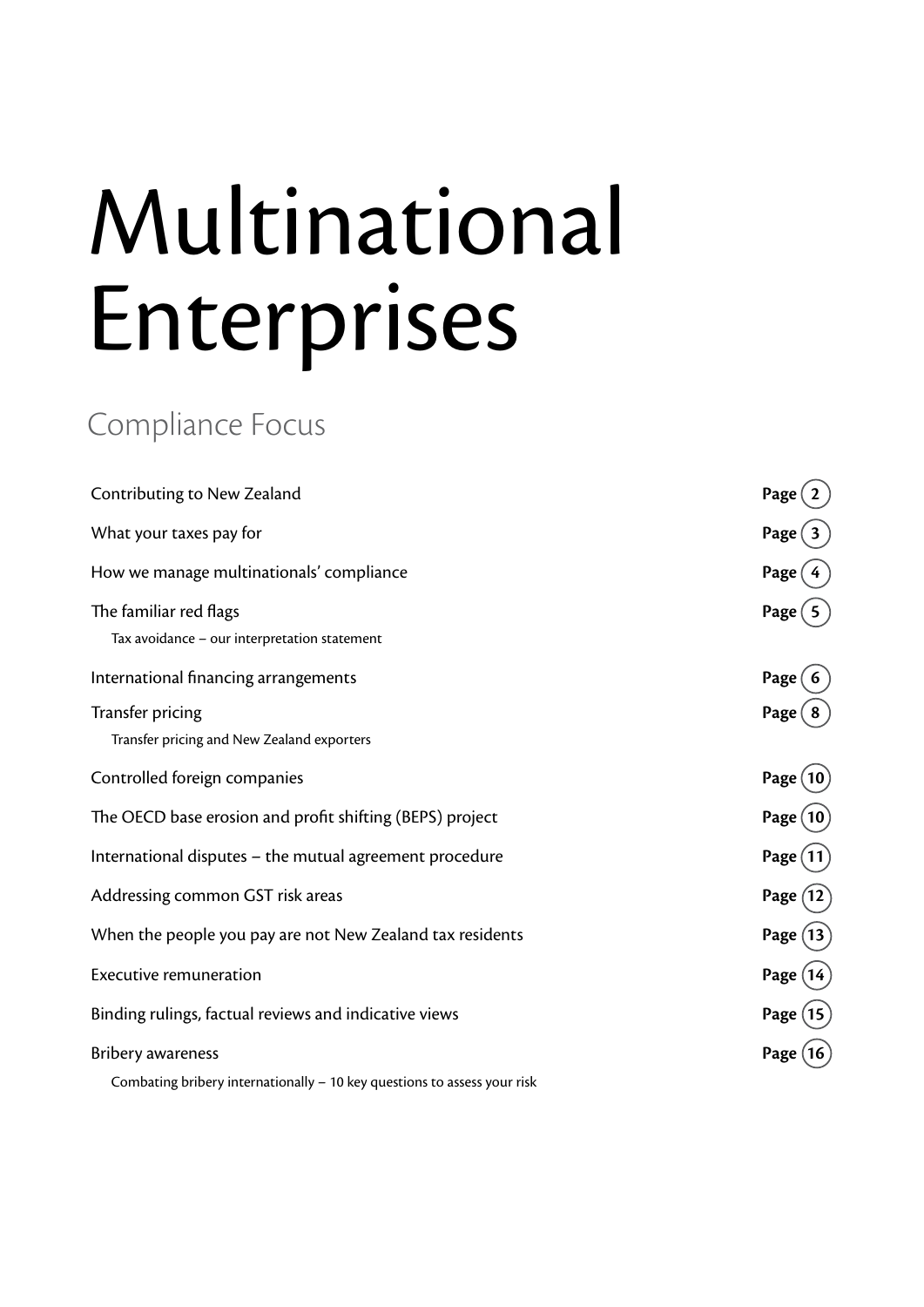## **Contributing to New Zealand**

Good business helps build a healthy economy for New Zealand. Inland Revenue wants to provide transparency on tax compliance so business can get on with business.

Managing tax risk is a key element of a multinational's global risk plan. This booklet will inform your planning by openly describing Inland Revenue's compliance priorities. We list the familiar ten red flags that always attract Inland Revenue attention, and highlight the particular areas to which we pay special attention.

Transfer pricing and international financing arrangements are key issues. The OECD is working to combat base erosion and profit shifting across the world, and that work is supported by the G20. Change in the international tax landscape is inevitable.

Inland Revenue is actively contributing to OECD dialogue. You'll see this reflected in local activities, including our focus on international financing arrangements and controlled foreign companies.

GST refunds and non-resident remuneration feature. For New Zealand-based tax activities we routinely screen all GST refunds, and we continue to pay attention to tax arrangements for non-resident contractors.

Alongside this, we keep looking across all other tax areas to ensure we make tax responsibilities clear and provide straightforward options for people and businesses to file, pay and claim the right amount.

The vast majority of New Zealanders and businesses do the right thing and contribute to New Zealand's prosperity. Inland Revenue's job is to make it as easy as possible for customers to manage their business with us. We will also take action where companies or individuals are actively avoiding their obligations, and we'll continue to publish the results of those actions.

I am proud of Inland Revenue's work to support customers and protect New Zealand's economy and wellbeing. New Zealand already rates highly on international scales for ease of doing business and for integrity — this guide encourages both.



Nami Lugason

**Naomi Ferguson** Commissioner of Inland Revenue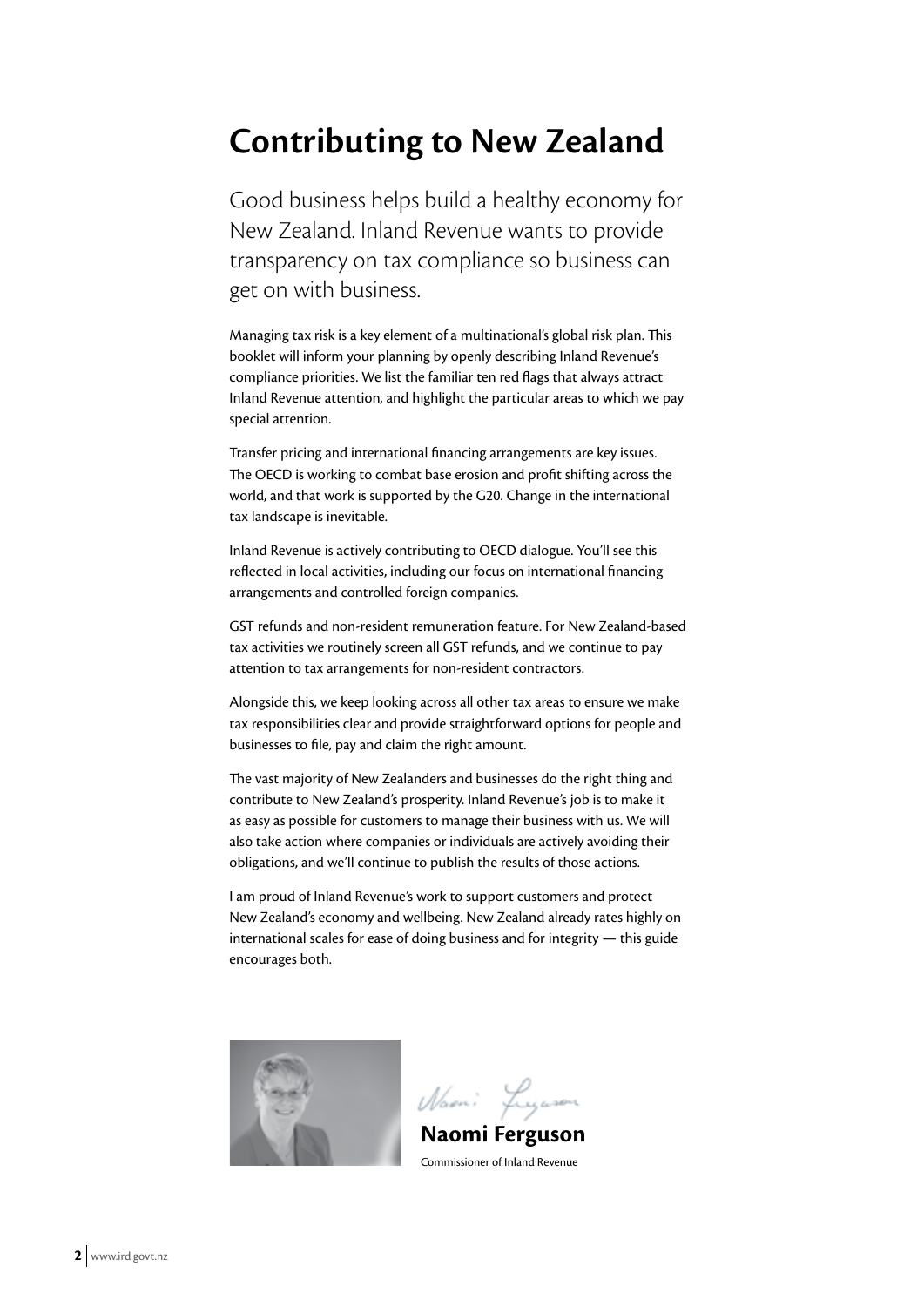## **What your taxes pay for**

## **Revenue**

(Inland Revenue Annual Report 2012)

#### **Core Crown revenue \$49.1bn**





Goods and services tax



**\$0.7bn**  $\overline{6}$   $\overline{6}$   $\overline{6}$ ÒÒ. À

Company tax

Employer superannuation contribution tax



Fringe benefit tax

## **Expenditure**

(Financial Statements of the Government of New Zealand: Treasury 2012)

 $\overline{6}$   $\overline{6}$  $\overline{\mathbf{A}}$ 

#### **Core Crown expenses \$69.1bn**

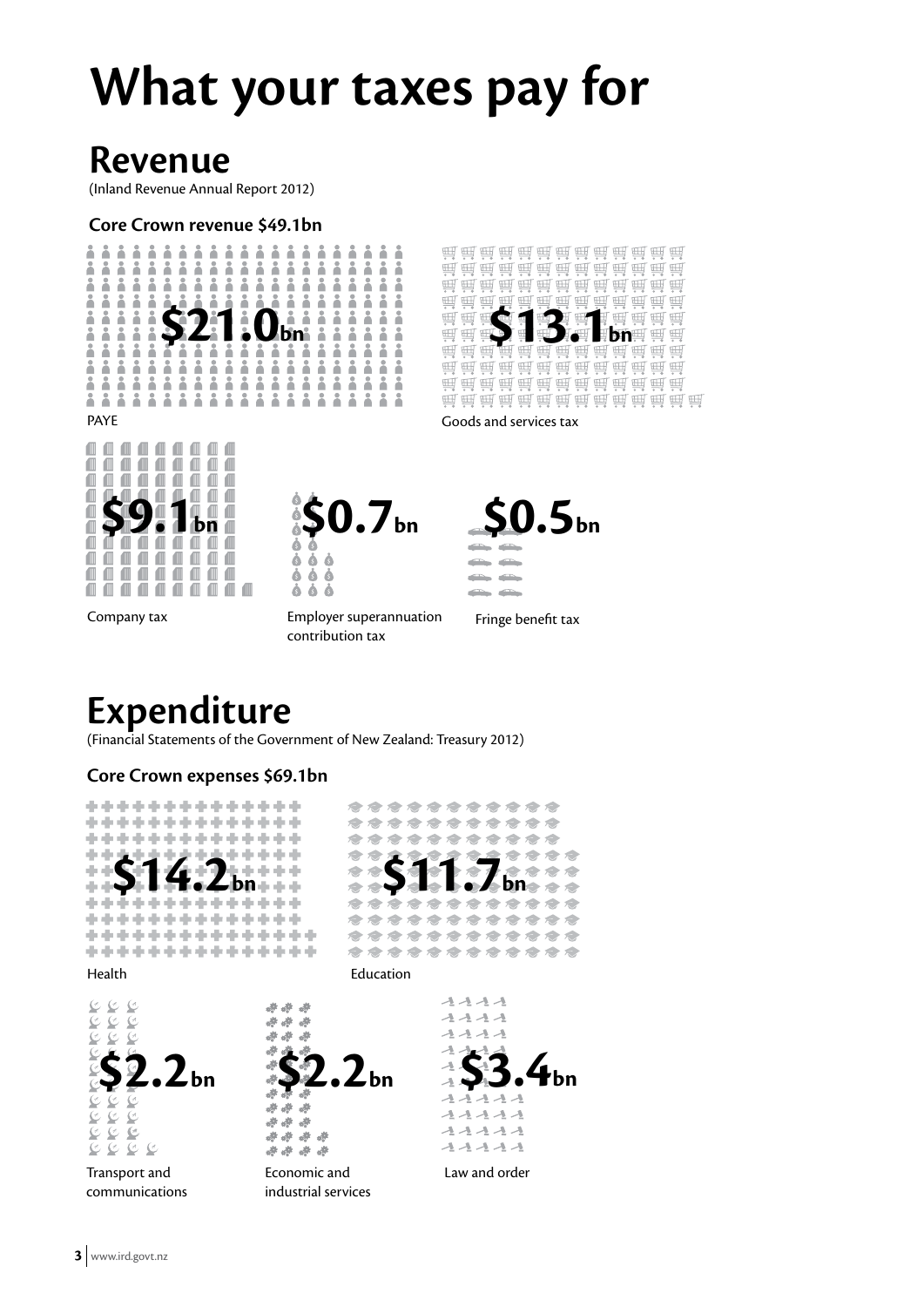## **How we manage multinationals' compliance**

In addition to our established compliance programme, our Significant Enterprises Initiative 2013 marks a major change in how we approach the risk assessment of multinationals.

We have introduced a basic compliance package for most groups of companies with annual turnover in excess of \$80 million.

In total, we have 500 major groups either under direct compliance management or subject to the Significant Enterprises Initiative.

These groups now provide us with copies of their financial statements, tax reconciliations and group structures at return filing time.

This lets us examine a wider range of multinationals more closely, carry out additional macro-analysis of industries and identify variations by jurisdiction.

As a result, multinationals can expect to receive far more tailored information requests and audit inquiries from us.

We will cover all groups over \$30 million in annual turnover using this approach.

#### **Tax governance by multinationals**

Managing tax risk should be a key element in any multinational's global risk management policy. New Zealand members of multinationals should be no exception.

You should ask yourself these key questions.

- Are appropriate resources (including local capability) being applied to tax matters?
- Are sufficient internal controls, checks and balances in place and actually carried out?
- • Is there good tax awareness in critical business areas beyond the central tax or finance team?
- Are you aware of legislation changes affecting your business?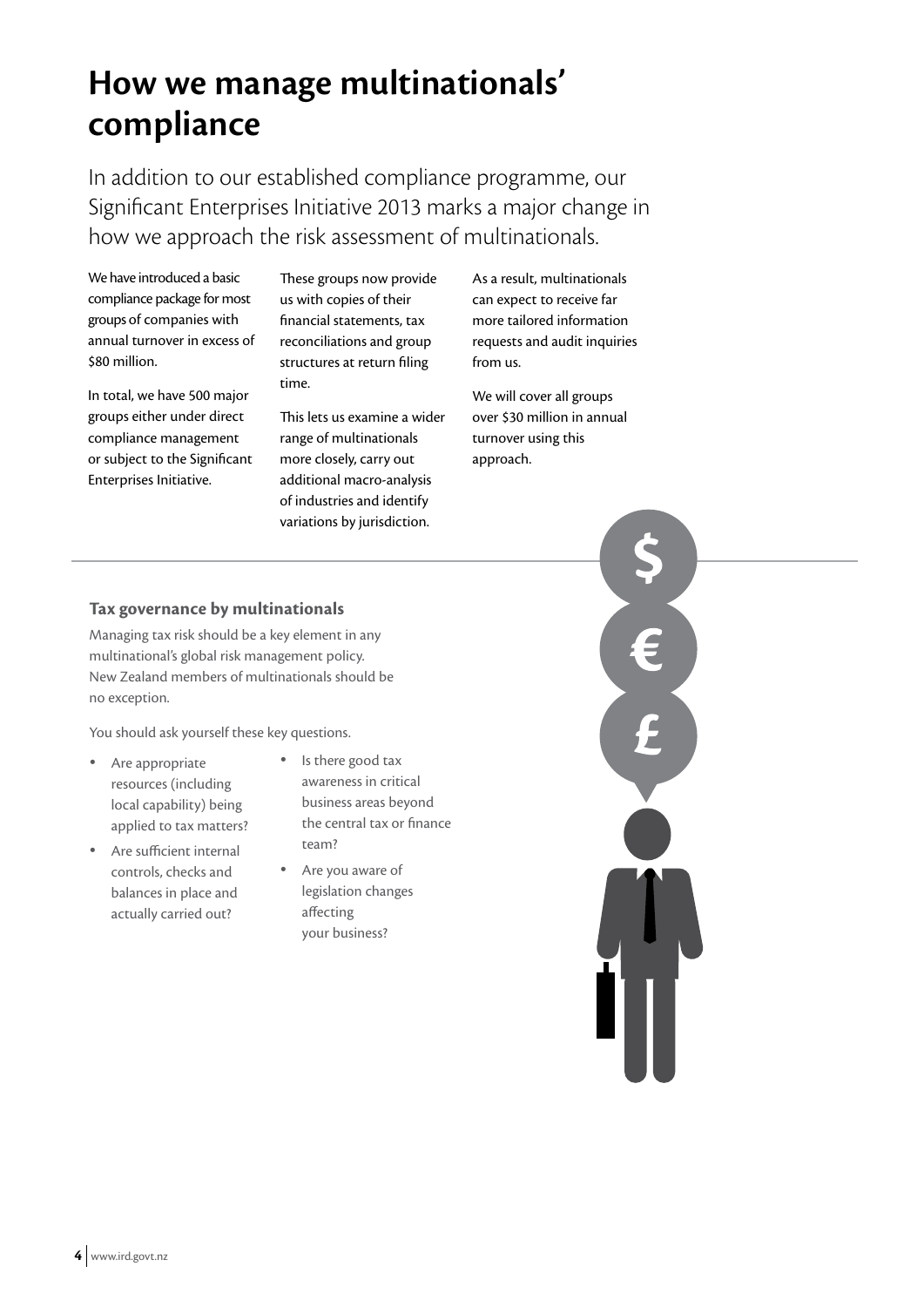## **The familiar red flags**

We are often quizzed about which particular issues attract our attention and the questions multinationals should expect from us.

This 'familiar red flags' list may seem obvious, but is worth repeating here so you can prepare in advance, and be able to give us explanations with supporting documentation.

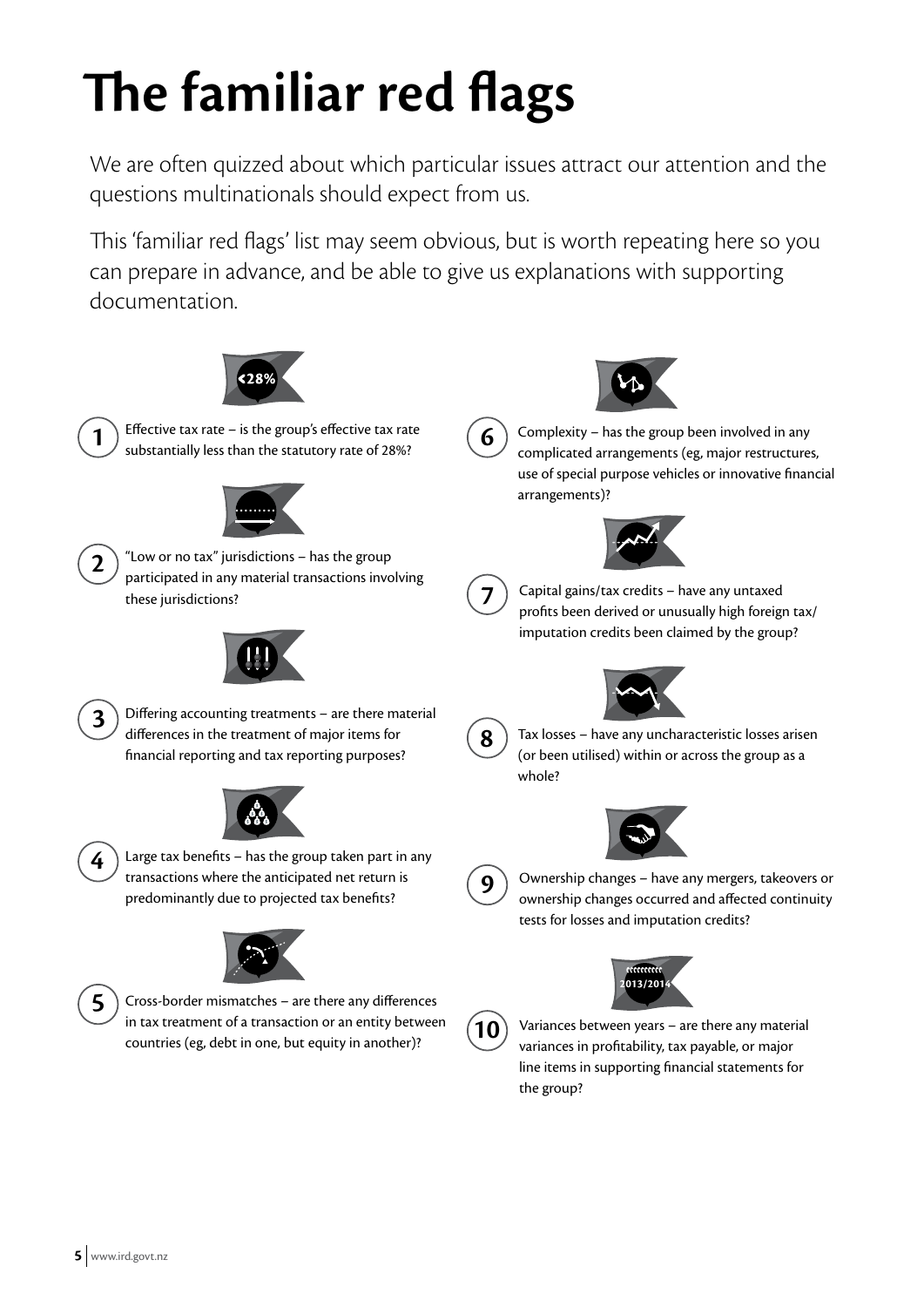### **Tax avoidance – our interpretation statement**

Even when an arrangement is complex or unusual, or produces tax results that may be undesirable from a policy perspective, it may not be interpreted as tax avoidance.

Features like undue complexity, artificiality and circularity can indicate tax avoidance. However, these features on their own do not establish tax avoidance.

The Commissioner's approach to reaching a view on whether there is tax avoidance is set out in our Interpretation Statement IS 13/01 at www.ird.govt.nz [keyword : IS 13/01]

Briefly, there is tax avoidance if an arrangement uses tax legislation in a way that Parliament did not intend, when the commercial reality and economic effects of the arrangement are taken into account.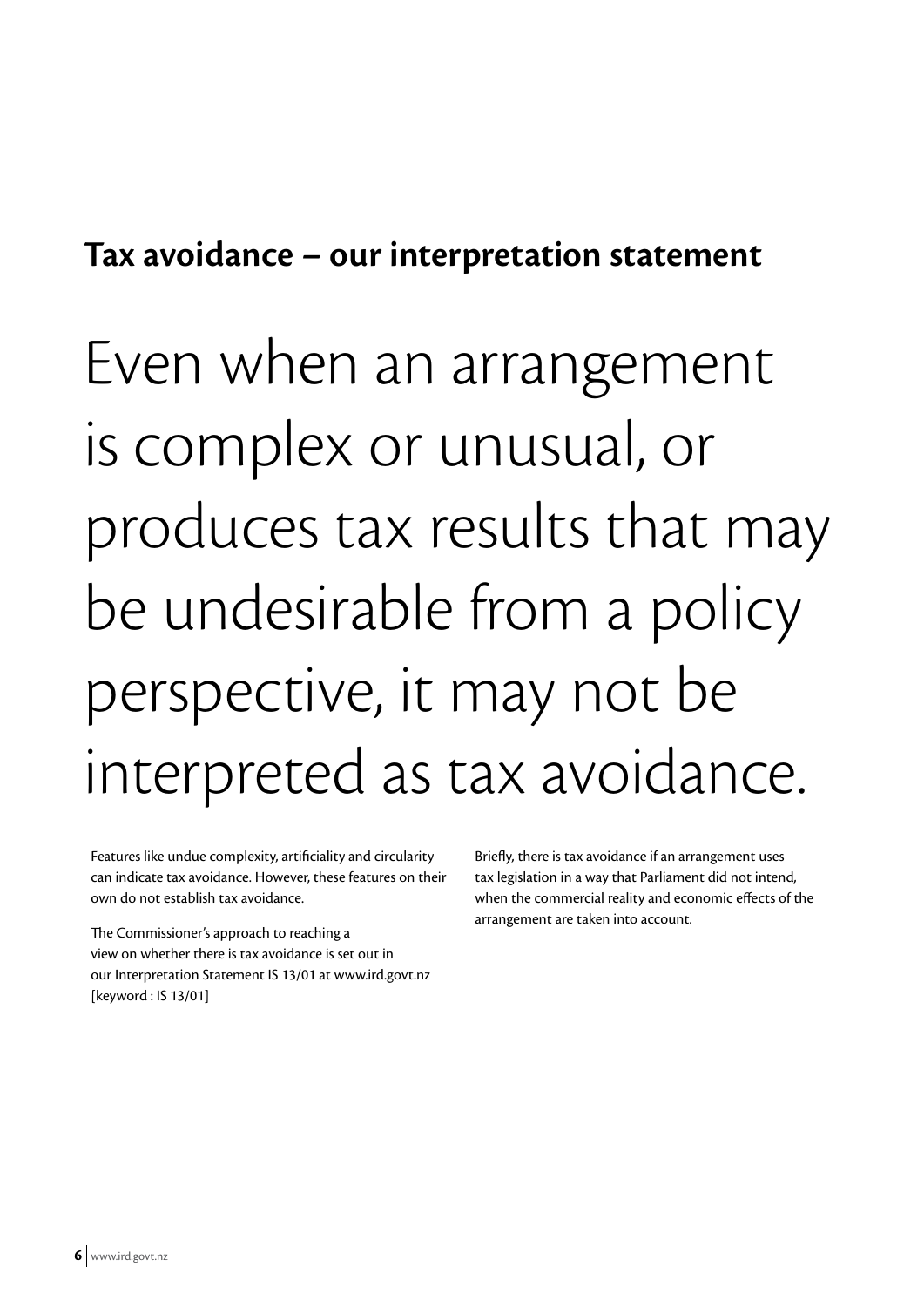

#### **International financing arrangements**

Cross-border financing forms a substantial part of total associated party dealings by New Zealand members of multinational groups.

Key issues include the pricing of interest and guarantee fees at market rates, and capital structuring within New Zealand's thin capitalisation rules.

New Zealand-owned multinationals also need to account for the very same issues in their outbound financing activities.

In our work programme, we are paying close attention to:

- structured financing arrangements
- hybrid instruments (eg, mandatory convertible notes) and hybrid entities (eg, certain foreign limited partnerships)
- unusual financings (eg, long-term subordinated debt facilities)
- exotic or novel financial products
- all inbound loans of more than \$10 million
- outbound loans of all sizes (no or low-interest loans, or no fees charged for guarantees).

We will ask for explanations whenever an interest deduction is taken on cross-border funding arrangements, without any corresponding non-resident withholding tax or approved issuer levy being paid.

When interest has been paid to a branch without any non-resident withholding tax impost, we will check the bona fides of the branch to ensure the substance truly matches the form.

We will examine closely any capital restructurings, which result in major reductions in New Zealand tax paid, especially if an interest deduction results with no economic cost suffered by the New Zealand entity.

We do not routinely deny interest deductions to taxpayers carrying high debt levels that satisfy the thin capitalisation rules. If a loan transaction would not have taken place in the open market, we may question the commerciality of the financing arrangement between the associated parties. In such extreme circumstances, we would consider using the general anti-avoidance provision.

#### **Getting it right**

The 2% approved issuer levy is not available to associated parties. Unfortunately, this mistake does occur, which can be very costly to taxpayers.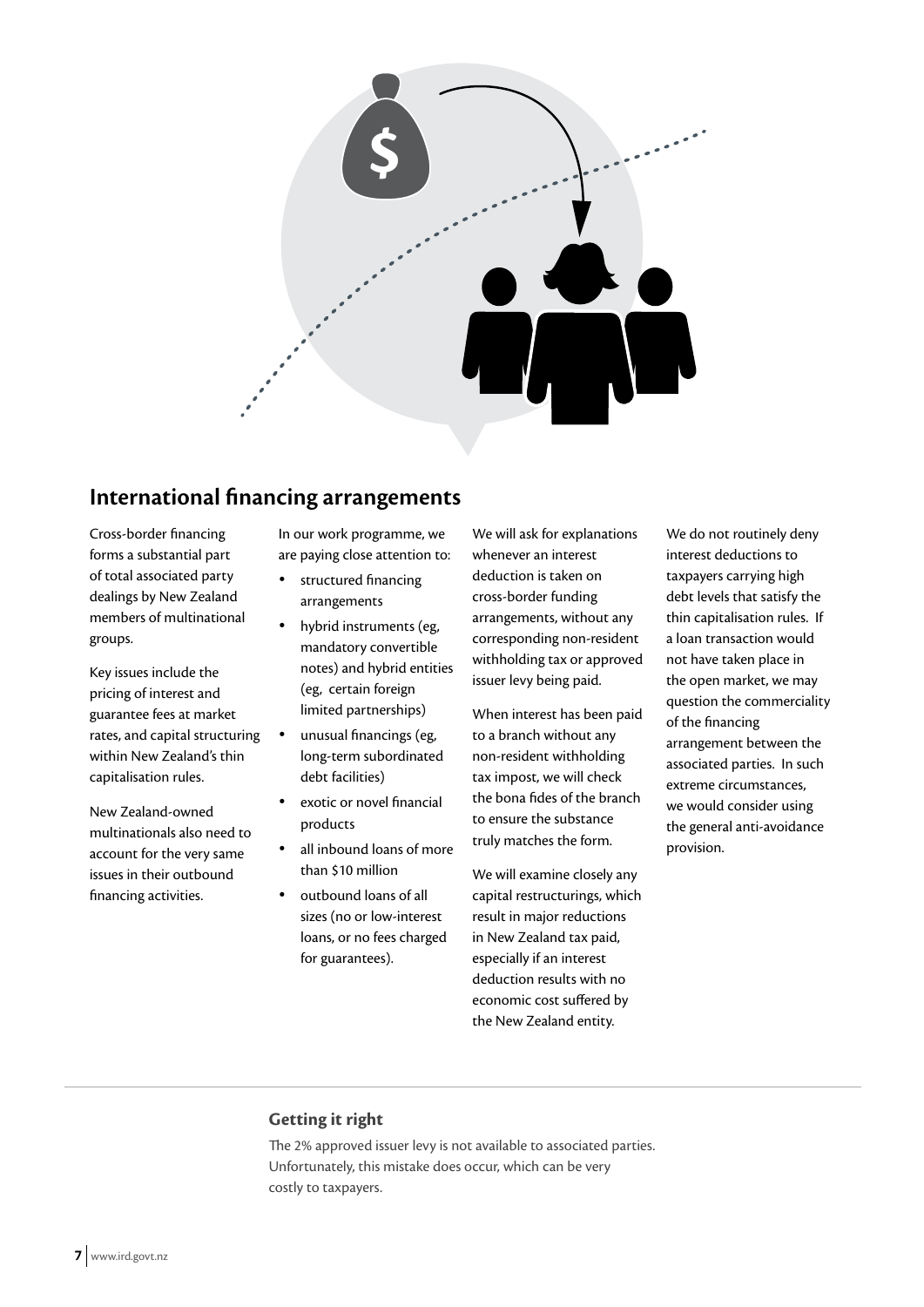## **Transfer pricing**

The overall goal of our transfer pricing compliance programme is to maintain New Zealand's share of multinational tax, in accordance with our tax law, acceptable income recognition principles and best international practices.

We are not alone in wanting to maintain our fair share of the multinational tax pie. Other tax authorities are also implementing and updating their rules and regulations on international transactions, and increasing their audit activities.

As other tax authorities put more emphasis on transfer pricing issues, the likelihood of lengthy disputes with these overseas administrations will increase, along with costly double taxation.

Where there are difficult or complex issues, we prefer to work through arrangements with multinationals upfront, avoiding disputes where possible.

The attraction of this approach for business is certainty – multinationals that behave transparently can expect an earlier resolution of tax issues with less intrusive audits and lower compliance costs.

#### **Transfer pricing and New Zealand exporters**

A large number of New Zealand businesses export through their overseas associates. We focus especially on:

- use of correct commodity price benchmarks
- low/no-interest loans or credit support
- recovery of New Zealand costs, eg, research and development and head office overheads
- offshore operations returning abnormally high profits.

#### **The major transfer pricing risks**

Our main interest in transfer pricing is in the bottom line. Has the group reported sufficient profit locally?

Other fundamental transfer pricing risks include:

- no documentation to support transfer prices
- material levels of untested transactions
- major downward shifts in profitability of a New Zealand company when acquired by a multinational
- widely differing profits between the local company, other members of the group, the group as a whole and the industry
- New Zealand management accepting prices set by overseas associates without question
- • the payment of unsustainable levels of royalties and/or management fees
- • transactions with no or low tax jurisdictions
- losses, especially chronic recurring ones.

#### **Ask yourself these key transfer pricing governance questions**

- 1. Do you know the nature and extent of your crossborder associated party transactions?
- 2. If material, do you have documentation to support the transfer prices and do you keep it updated?
- 3. Has your finance team been fully involved in the documentation process and signed off the factual analysis, as well as the final outcomes?
- 4. Have you considered an advance pricing agreement?

#### **Advance pricing agreements**

Advance pricing agreements (APAs) are a good example of a more cooperative approach to addressing transfer pricing compliance.

Compared with audits, APAs produce significant time and cost savings for both multinationals and tax authorities.

We have completed over 100 APAs since the programme started, including a record 21 APAs being finalised in the year to 30 June 2013.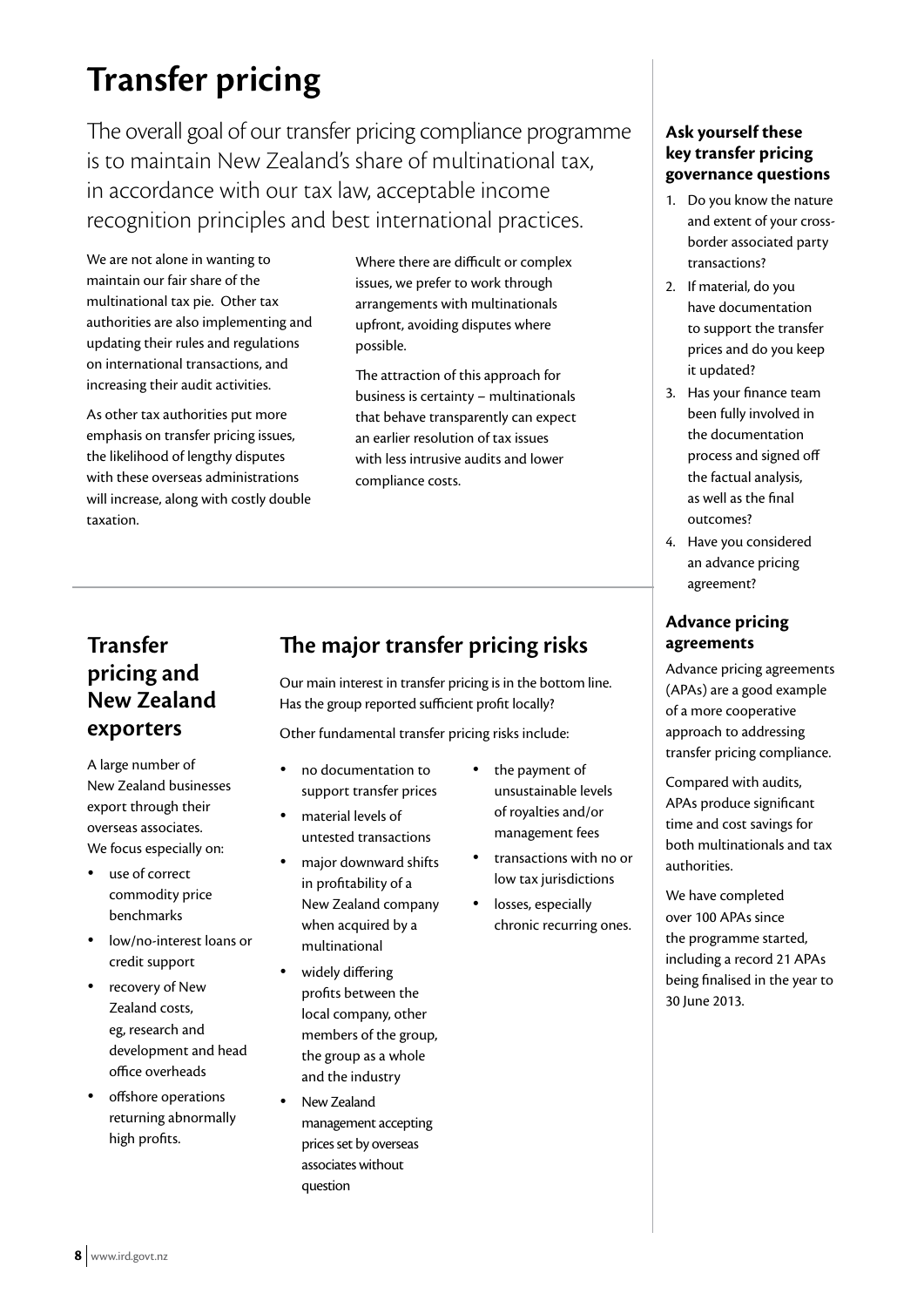## **Common questions exporters ask us about transfer pricing**

Some jurisdictions have reputations for aggressive tax collection activities. Should I leave more income in those jurisdictions to avoid conflict?

Definitely not – overseas associates should pay the right amount of tax. They should also adopt the arm's length standard promoted by the OECD and respected by all our major tax treaty partners.

What effect does a brand or knowhow have on transfer pricing?

The benefit of any intellectual property should lie with the owner. It is important to establish where the intellectual property was created and where it is legally owned. For exporters, we would expect the ownership to lie in New Zealand. The intellectual property owner can be rewarded either through the pricing of goods sold to the overseas distributor or direct through a royalty charge.

How do I find out if offshore associates have created any intellectual property?

You should closely examine any research and development costs and/or above average marketing expenditure, including any spending on market penetration. As the New Zealand parent, you should consider either reimbursing this expenditure (but not at a later date) or some other reward strategy to ensure that the overseas associate cannot claim ownership of the intellectual property.

How do I know if offshore associates are performing any specialised functions or providing additional services?

Staff remuneration is a good barometer, with highly paid staff generally providing special skills (leading to greater economic value added). Job descriptions are also useful.

How can a New Zealand exporter get a quick picture of major international transfer pricing risks?

You should closely examine the bottom line returns of your associates. Most New Zealand exporters operate through buy/sell distributors and/or service providers. Ask yourself:

- Do their operating margins reflect commercial reality?
- Have any targeted strategies been pursued?

These may not be easy to explain to tax authorities some years later, especially if plans do not quite work out. If a market development strategy has been pursued, make sure you fully document the expenditure, sales, cost savings, duration and likely payback period from the start.

How should I identify and charge out management and other support services provided to offshore associates?

You could consider applying Inland Revenue's guidelines, ie, cost plus 7.5% for noncore/de minimis services. Also, look out for any services requiring specialist knowledge or expertise provided from New Zealand requiring higher mark-ups.

Have market interest rates been charged for loans to offshore associates?

In general, an offshore associate's credit rating will not be as strong as the New Zealand parent's credit rating, so interest charges should exceed the parent's domestic weighted average cost of debt. As a guideline, an interest rate set at the current bank bill rate plus 275 basis points will be fair and reasonable for smallvalue loans (less than \$2 million in loan principal).

What about New Zealand Customs' requirements?

Be careful of the 28-day rule. The New Zealand business must generally export the goods within 28 days of the time of supply to qualify for zerorating of GST. The standard rate of 15% GST will apply otherwise.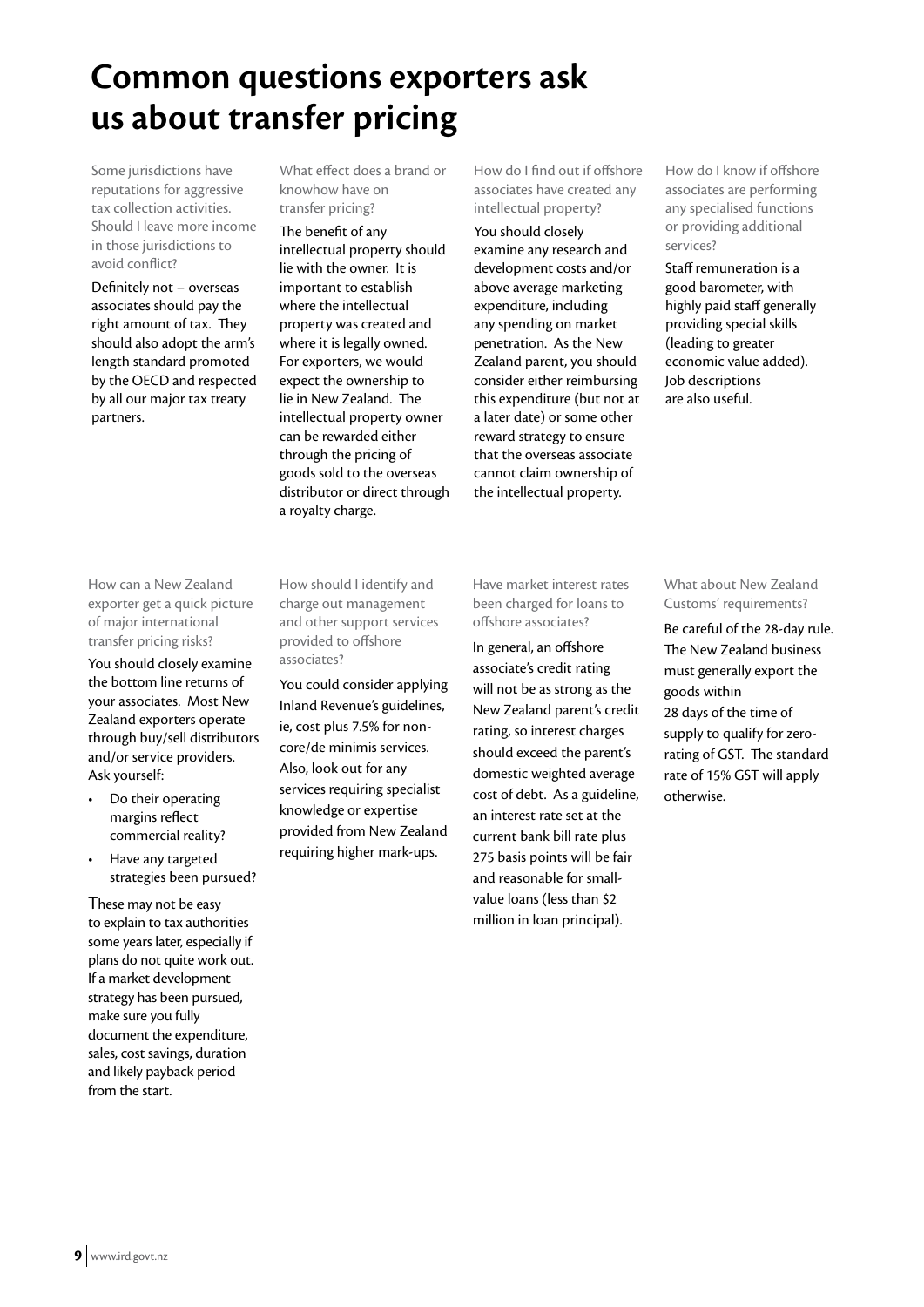## **Controlled foreign companies**

For income years starting on or after 1 July 2009, New Zealand's amended tax rules for controlled foreign companies (CFCs) have included an active/passive division.

In focusing on CFCs, we check technical compliance with these new rules. We also watch for any possible abuse of the rules through aggressive tax planning schemes.

Given the total exemption from attribution of income for holders of sufficient interests in active CFCs, there are flow-on tax risks around:

• whether foreign incorporated companies are New Zealand tax

resident through their management, control or director decision making

the correctness of cross-border associated party transfer pricing methodologies.

In examining compliance with the CFC rules, we look closely at:

any changes in CFC operations between the old and new CFC rules (such as restructuring operations or shifting functions/assets/risks)

- how results compare between years
- • intellectual property transfers and significant financing transactions
- • utilisation of any carried forward loss and foreign tax credit balances
- any unusual transactions or unexpected outcomes.

For many enterprises, the comprehensiveness of the old CFC rules meant that transfer pricing matters

received little attention, the approach being that a zero sum game would generally result from any lack of pricing policies.

Even if this was true, the new CFC rules put an end to this approach.

We recommend you have adequate transfer pricing documentation in place to ensure transfer prices involving CFCs are in line with the arm's-length standard.

## **The OECD base erosion and profit shifting (BEPS) project**

#### **Addressing international tax evasion**

From late 2012, global media and political reactions suggest that some multinationals seem to pay little or no tax anywhere in the world. The wide range of international tax planning techniques used to achieve these results is collectively referred to as base erosion and profit shifting (BEPS).

Part of the problem is that international tax standards have not kept pace with developments in the global economy. For example, problems arise from complex interactions between the tax rules of different countries. Other difficulties come

from an increasing source of multinational profits resulting from intangibles or digital services that can be located anywhere in the world.

Just as multinationals are becoming more integrated across their global supply chains, tax authorities are also moving towards greater cooperation and coordination of their compliance activities.

New Zealand has been closely involved in the development of the OECD BEPS Action Plan. It will continue to support future initiatives strongly because it recognises that effective action on BEPS requires a coordinated international effort.

New Zealand has joined more than 70 other countries in signing the Convention on Mutual Administrative Assistance in Tax Matters. The convention provides a multilateral basis for a wide variety of tax administration assistance, including international exchanges of information and facilitating simultaneous/joint audits and assistance in collecting tax debts.

#### **Closer to home**

In New Zealand's case, we have a wide tax treaty network, including double tax agreements (DTAs) and tax information exchange agreements which we are growing progressively.

We have a very close relationship with our major tax treaty partner, Australia, and routinely exchange information on taxpayers and industries with the Australian Taxation Office. We also operate a trans-Tasman financing desk to exchange new or emerging issues about funding arrangements, staffed by experts from both tax administrations.

Across Asia, we have definitely noticed an upward trend in exchanges of information between tax authorities. These exchanges are a great help in the earlier identification of aggressive arrangements, which may adversely affect the New Zealand tax base.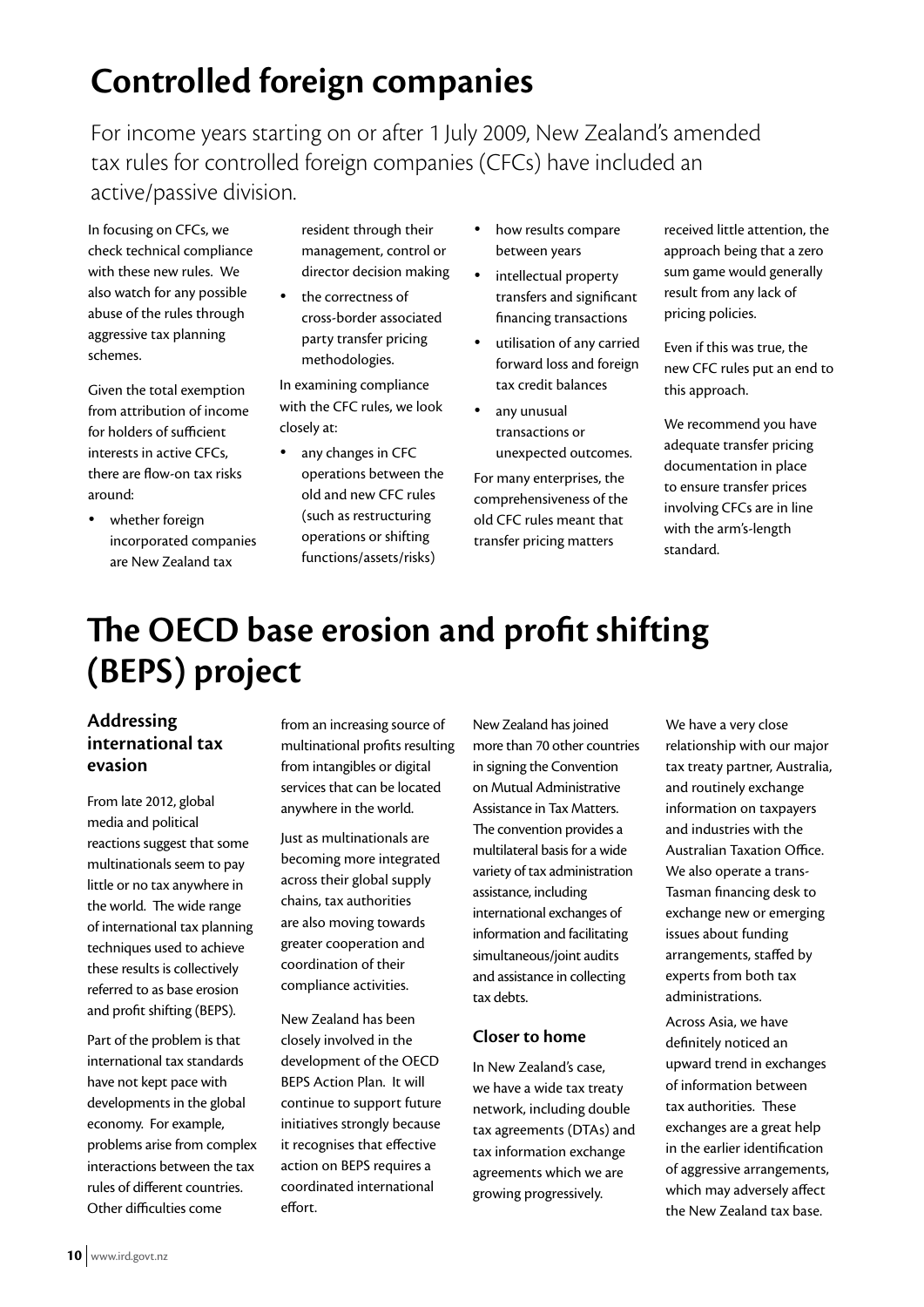#### **OECD BEPS Action Plan – the highlights**

The OECD BEPS Action Plan is both comprehensive and multilateral. Over the next two and a half years, the OECD will work on 15 action items.

Significant areas of interest to New Zealand include:

- • considering whether special tax rules are needed to tax digital goods and services provided over the internet
- reviewing hybrid mismatches which occur because countries have different tax rules for distinguishing between debt and shares or companies and partnerships
- improving CFC rules that allow countries to tax their multinationals on passive/mobile income earned through foreign subsidiaries
- reviewing domestic rules for limiting interest deductions (eg: thin capitalisation rules)
- preventing the misuse of tax treaties
- improving the permanent establishment rules for determining when an overseas business has a taxable presence in a foreign country
- improving transfer pricing rules, particularly in relation to debt and intangibles.

In each work area, the OECD will develop specific recommendations for member countries to implement.

Some will be implemented through a multilateral agreement or updates to the OECD's existing guidelines and agreements (in particular, the Transfer Pricing Guidelines and Model Tax Convention).

Other recommendations will rely on countries being willing and able to make reforms to their domestic laws.

## **International disputes – the mutual agreement procedure**

Our double tax agreements contain a provision called the Mutual Agreement Procedure, also known as a request for competent authority assistance.

This allows a taxpayer to present their case to the competent authority to resolve a dispute.

As the competent authority, we may:

- • agree with the merits of the overseas adjustment and give a corresponding downwards adjustment in New Zealand, or
- • try to persuade the treaty partner to reduce or withdraw their adjustment.

We recommend you tell us as soon as possible about any pending dispute with another tax authority.

In nearly all cases when there has been early intervention by us as the competent authority, the double tax issue has been successfully resolved.

If you have any questions or would like advice, please email us at CompetentAuthority@ird. govt.nz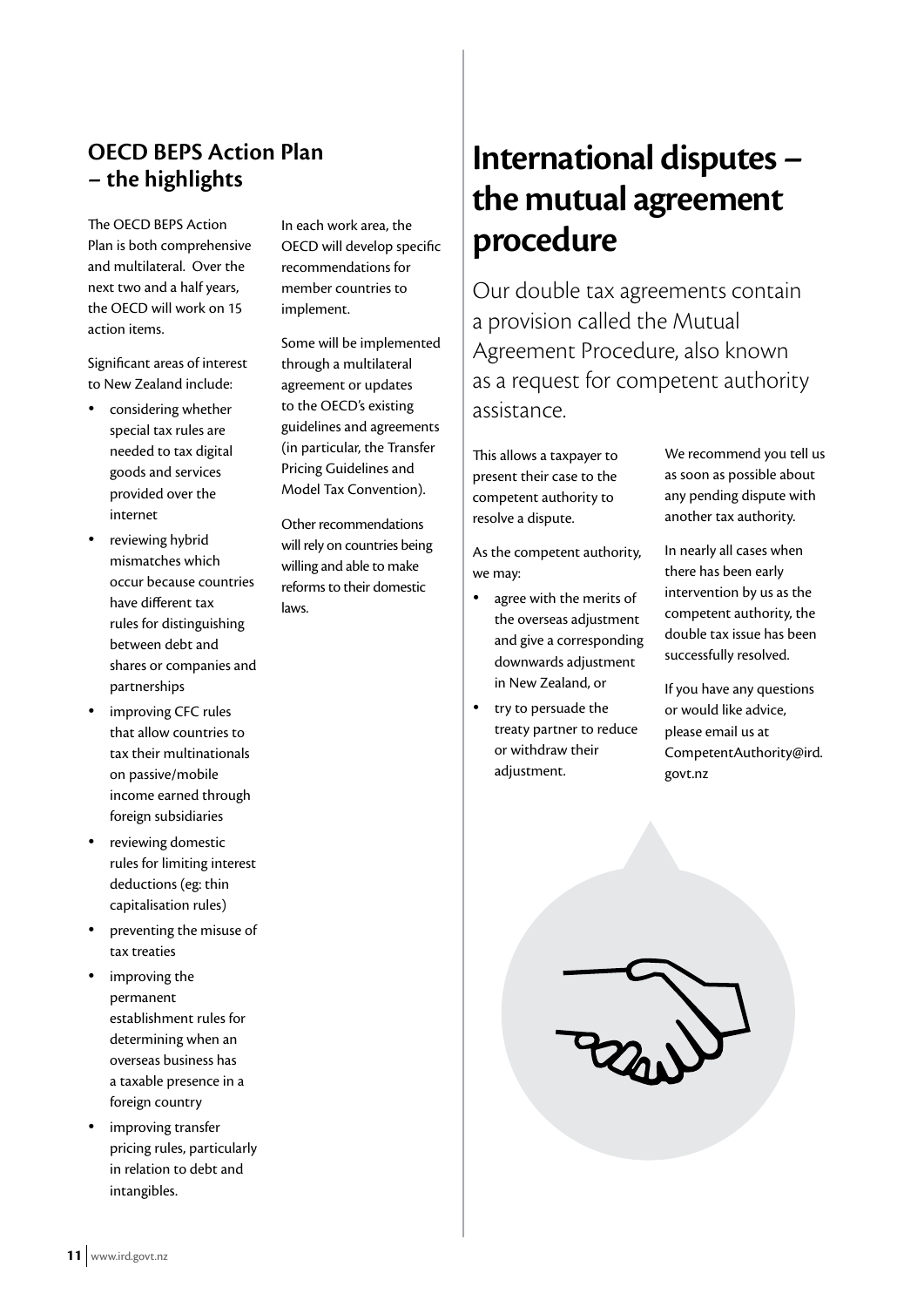## **Addressing common GST risk areas**

A review of GST returns over the last 12 months has revealed five key areas where multinational enterprises need to pay more attention.

#### **Failing to recognise associated party transactions**

Enterprises sometimes fail to report the proper GST on transactions with associated parties.

Common oversights include property leases, management services or provision of employee time and supplies of stock.

#### **Getting it right**

Special timing rules apply to transactions between associated parties.

- You may disregard supplied goods and services where the parties are GST grouped.
- If the parties are not GST grouped, you must account for GST at the right time.

#### **Incorrect treatment of non-routine transactions**

If you engage in nonroutine transactions, there is an inherent risk that the usual treatments, processes and controls may not apply.

Common oversights include failing to return GST when required, eg, insurance settlements can be subject to GST.

#### **Getting it right**

Apply the correct GST treatment to non-routine transactions, eg, a new property lease with incentive payments, or the sale of a capital asset such as disposal of plant.

#### **Accounting for GST later than required**

If you are registered on an invoice basis, you must account for the full amount of the GST when any partpayment (eg, a deposit) is received, or any invoice is issued.

If you are GST registered on a payments basis, you must generally account for GST when you receive payments.

#### **Getting it right**

You must take care to correctly account for the GST when you take deposits.

- Correctly apply the rules for your type of GST registration.
- Correctly apply the time of supply rules.

#### **Zero-rating**

Supplies of exported goods or services may be zerorated if certain conditions are met, but supplies are often zero-rated when these conditions are not met.

#### **Getting it right**

Generally, for goods to be zero-rated, the supplier must export them. It is not usually possible to zero-rate if the customer exports the goods instead.

#### **Preparation errors**

We receive many GST returns with small errors that can make a big difference to whether the return is correct or not. For example:

- mistakes in arithmetic
- transposed numbers
- blank fields
- not including transactions in the correct return period.

#### **Getting it right**

- Take care when filling in your return.
- Consider having it independently checked before filing it with us.
- Check that you have declared all the relevant transactions for the return period.

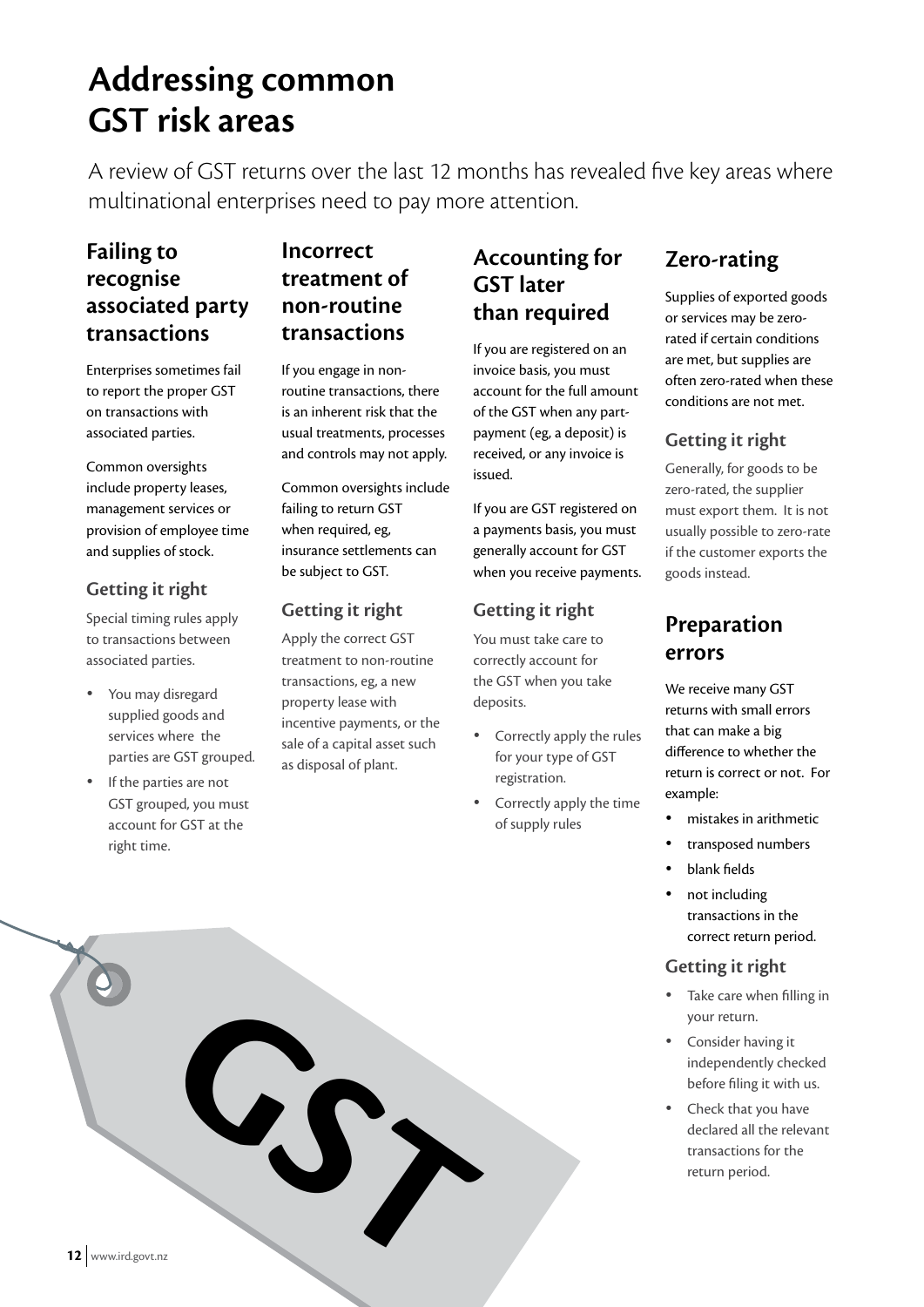## **When the people you pay are not New Zealand tax residents**

#### **First things first**

When you hire people who are not New Zealand tax residents, they generally fall into a couple of categories:

- an employee
- a contractor, who might be an individual or a company.

Employees usually work at the employer's premises for specified hours and pay, and have signed either a collective or individual employment agreement. If you are a New Zealand resident with employees from overseas, they are treated the same as your other employees.

Contractors usually have a contract, agreement or arrangement with an organisation to supply services or equipment under a lease. The organisation generally views the contractor as a supplier, not an employee.

**Note:** This information does not apply to anyone who has migrated to New Zealand with the intention of living here permanently.

#### **Where things get tricky**

If a non-resident contractor receives contract payments, for physically performing work in New Zealand, it is New Zealand-sourced income and in the first instance taxable in New Zealand. Tax must be withheld at the time the contract payments are made.

This is the case even if the non-resident contractor is paid by an overseas entity or the money is paid to an overseas bank account.

A non-resident contractor will not have tax deducted from contract payments if Inland Revenue has issued them with a Certificate of Exemption, under the terms of a double tax agreement New Zealand has with the country where they are a tax resident.

Non-resident contractors can apply for a Certificate of Exemption by completing the form at www.ird.govt.nz/nrcwt.

For detailed information about non-resident contractor tax obligations, please email our Non-Resident Contractors' Team at nr.contractors@ird. govt.nz

#### **Getting it right**

If your business employs non-resident contractors, you must deduct the correct amount of New Zealand tax from their contract payments unless the non-resident contractor gives you a Certificate of Exemption.

It's a good idea to recommend to your nonresident contractors that they contact a trusted tax advisor to obtain their own advice about their New Zealand tax obligations. For employees – benefits and allowances such as cost of living allowances, free accommodation, accommodation allowances, rental support payments, employee share schemes, superannuation payments and home travel are generally subject to tax. These need to be considered when accounting for a person's total gross income.

Check that the right tax type is deducted from benefits and allowances. For example, provision of accommodation is subject to PAYE, not fringe benefit tax.

If your company's payroll and human resources function are outside New Zealand, ensure that payments are converted to New Zealand dollars using the correct exchange rate, before deducting tax.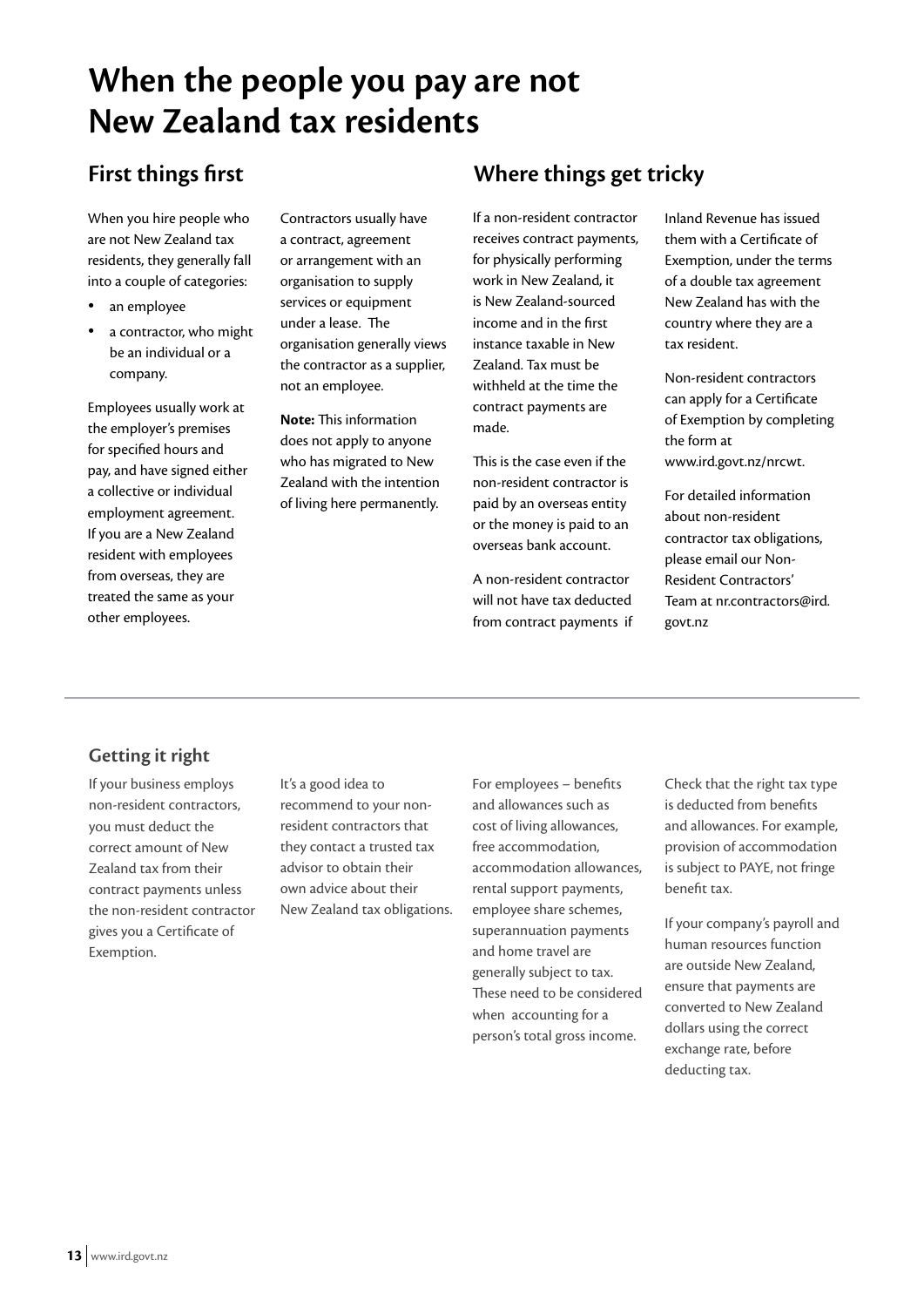#### **So who pays what tax where?**

Johan is an IT specialist in the Melbourne office of an American company. You've been having issues with your computer systems so you've contracted with his American employer to bring him to Auckland for five months to sort things out. When you start the paperwork, you see that Johan is an Australian tax resident even though he is currently working for an American company. Contract payments are being made to his American employer who continues to pay Johan's salary while he is in New Zealand.

Because Johan is physically performing the work in Auckland on behalf of his employer, you should deduct schedular tax from the contract payments made to his employer. These are paid through your New Zealand payroll system. If his employer wants to apply for a Certificate of Exemption, its eligibility will be assessed under New Zealand's double tax agreement with the US.

At that time Inland Revenue will address any issues the American company has relating to Johan's remuneration.



## **Executive remuneration**

Senior executives often receive benefits and allowances as part of their total remuneration package.

We usually find that organisations apply the correct tax type and rate to each part of these packages, but we have seen mistakes in taxing less common benefits. For example, cars provided to spouses and low-interest loans to employees can have fringe benefit tax implications.

We recommend you take great care around employee tax equalisation arrangements, which commonly occur in executive remuneration packages. Additional sums arising from disparities in personal tax rates, or allowances paid outside New Zealand for services performed by employees in New Zealand are subject to PAYE.

#### **Getting it right**

Benefits and allowances, eg, cost-of-living allowances, free accommodation, accommodation allowances, rental support payments, employee share schemes and superannuation payments are generally subject to tax. These need to be considered when accounting for a person's total gross income.

Check that the right tax type is deducted from benefits and allowances. For example, accommodation is subject to PAYE, not fringe benefit tax.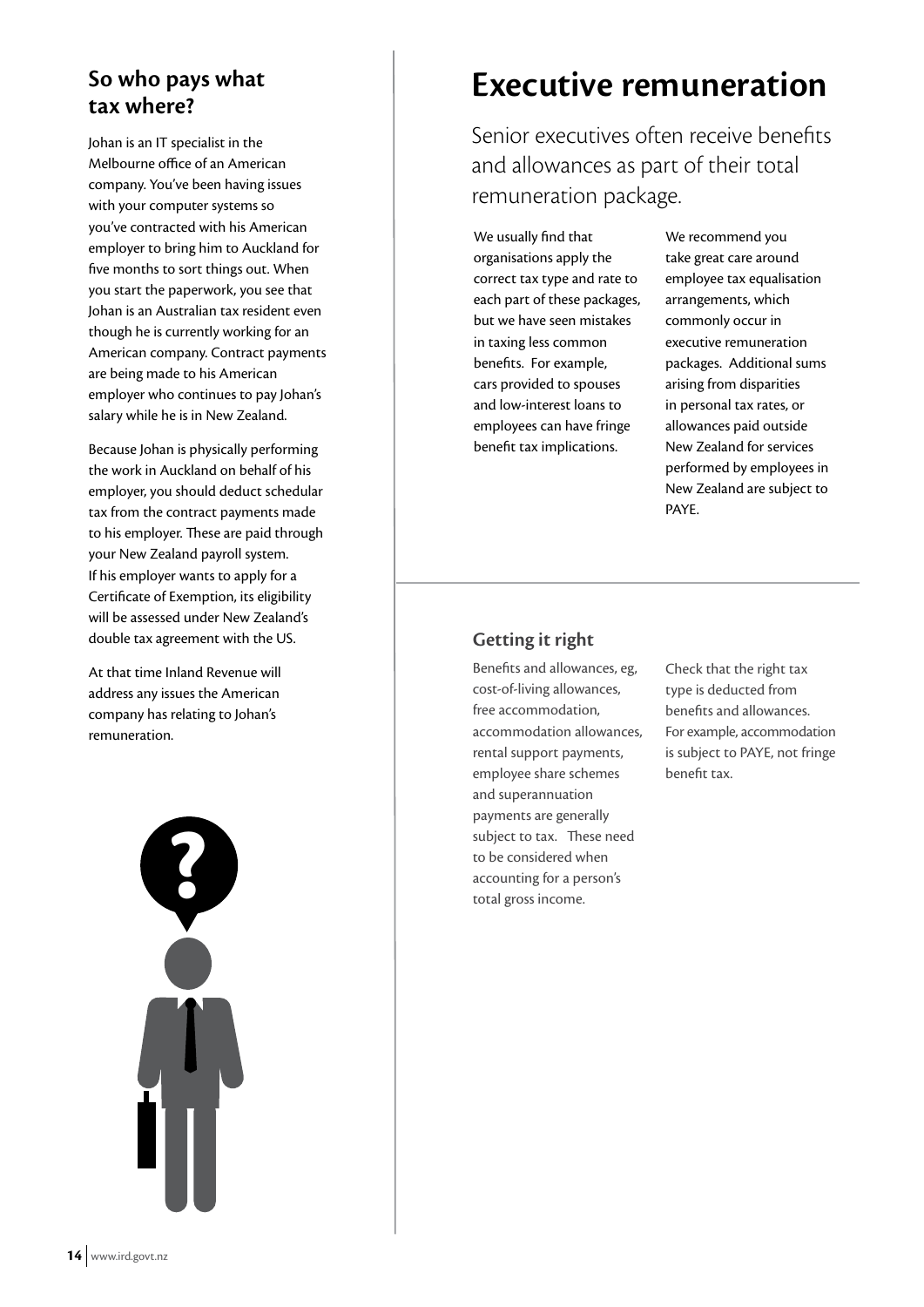## **Binding rulings, factual reviews and indicative views**

To provide you with greater certainty about tax issues we have a range of options in place.

#### **Binding rulings**

We can issue binding rulings for customers to provide certainty about the interpretation of tax laws.

A binding ruling is Inland Revenue's interpretation of how a tax law applies to a particular arrangement. An arrangement is any agreement, contract, plan or understanding (whether or not it's enforceable), including any steps and transactions that carry it into effect.

If you have been given a binding ruling, you are not required to follow the approach. But if you do follow a binding ruling exactly as described in the ruling and satisfy any stated assumptions or conditions, Inland Revenue is bound by it. A binding ruling does not remove the requirement to file an income tax return and pay any taxes arising from the arrangement.

Before you apply for a binding ruling, you can set up a pre-lodgement meeting to help clarify the issues and determine the scope of the ruling. We aim to complete binding rulings within three months of an application.

#### **Factual reviews**

If you have applied for a binding ruling, you may request a factual review to obtain a level of certainty on whether a critical factual condition or assumption in the ruling will be satisfied. You can request a factual review (in writing) at any time before or immediately after the issue of the ruling.

#### **Indicative views**

In some circumstances, a request for an indicative view may be a more suitable option.

Indicative views are non-binding on the Commissioner and are available to larger enterprises. An indicative view would generally be provided for prospective major transactions. It will not be provided for arrangements involving potential tax avoidance or hypothetical situations.

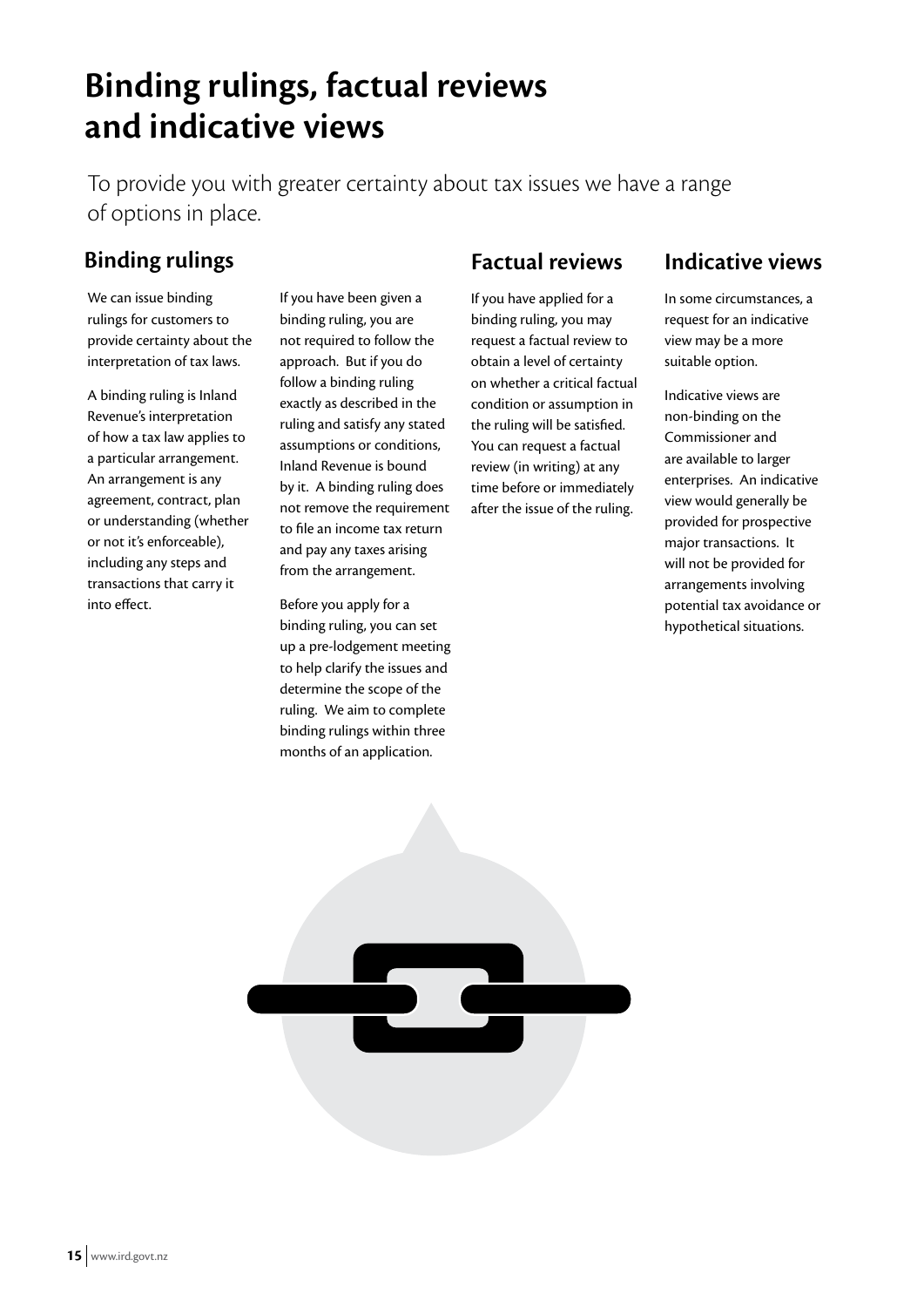## **Bribery awareness**

Worldwide, governments are actively working to curtail bribery with all its negative effects on international trade and investment, political stability, welfare and economic development.

New Zealand strongly supports the OECD Anti-Bribery Convention.

Emerging markets pose particular risks when securing contracts and starting business activities. Check your business's risk exposure by answering the ten key questions below.

For further information, read the OECD's Good Practice Guidance on Internal Controls, Ethics and Compliance at www.oecd.org [keyword: good practice guidance].

## **Combating bribery internationally**

#### **10 key questions to assess your risk:**

Do directors and senior management display zerotolerance to corruption and bribery?



**1**

**2** Is the group operating in any high-risk jurisdictions (see the Transparency International's Corruption Perceptions Index) or high-risk sectors (eg: defence, oil and gas, property development, shipping)?



**3** Do you have a comprehensive code of conduct that must be signed by staff and agents in all countries where the group is operating?



**4** Is there a full suite of system processes and internal controls in place to support the code of conduct? In particular, are there clear gifting/corporate hospitality/entertainment procedures, and staff training and whistle-blower protection?



**5** Do you have a dedicated position (eg, a<br>compliance officer) with responsibility for the organisation's anti-corruption programme across all countries?

**6** Are staff implementing the organisation's

 $\mathcal{T}\left( \mathcal{T}\right) \text{ }$  Are any employees or agents circumventing<br>established organisational processes or arguing

anti-corruption policies?

special cases?



**8** Do any employees or agents have an unusual interest in a particular contract or a specific contractor?



**9** Is an employee's lifestyle out of kilter with their known level of income?



**10** Are you fully aware of the activities of your overseas<br>**10** Are you for a point institution of "splotting the soah" to agents (eg, no indication of "splashing the cash" to attract business)?